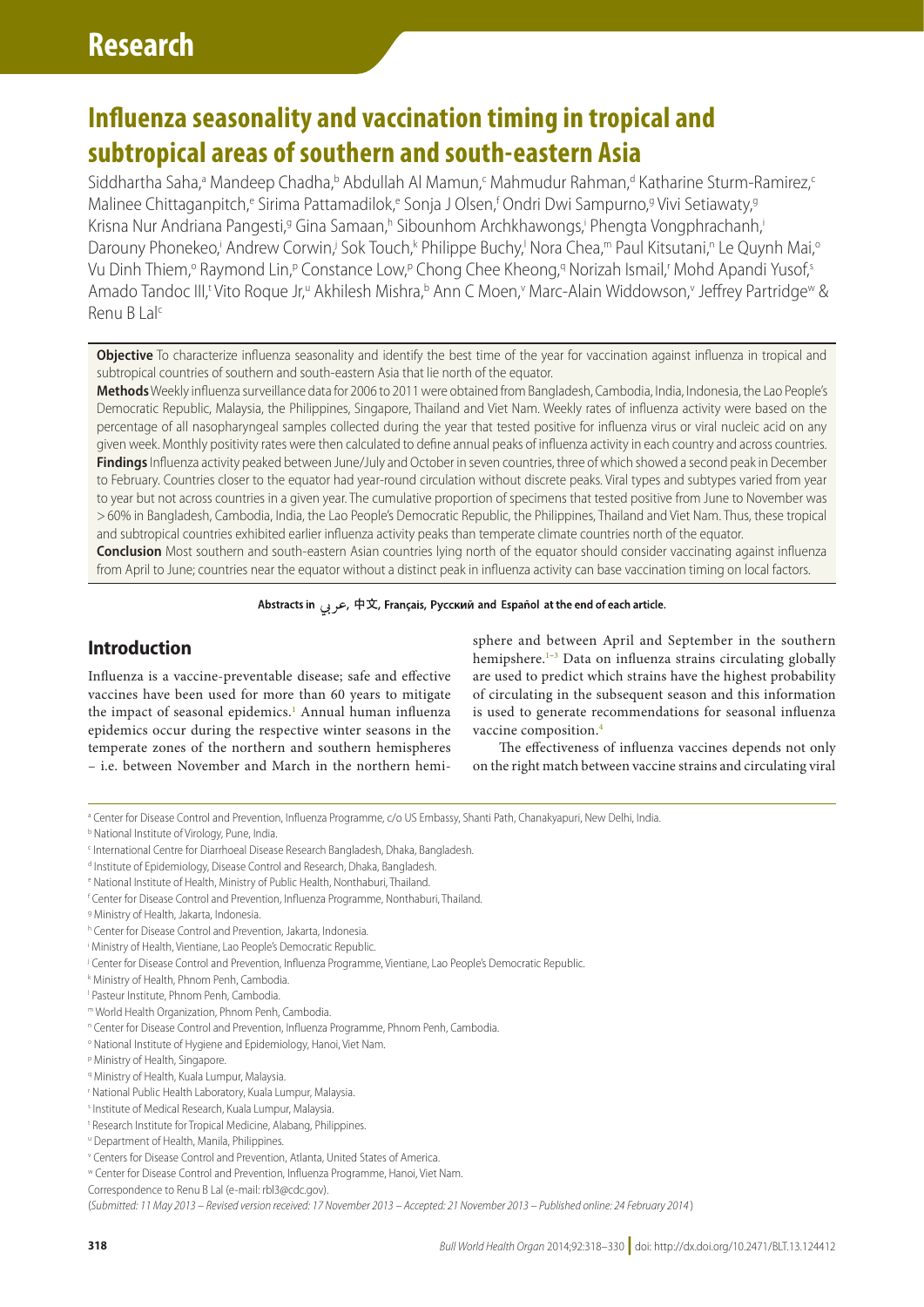strains, but also on the vaccine-induced immune response in the target population.5,6 Several types of influenza vaccine are regularly available on the market. The most commonly used one – nonadjuvanted, influenza-virus-containing vaccine (the "inactivated influenza vaccine") – induces neutralizing antibody responses that wane during the year.<sup>5</sup> Therefore, appropriate timing of vaccination is a very important consideration in efforts to improve vaccine effectiveness. Better understanding of influenza seasonality and viral circulation is essential to selecting the best time for vaccination campaigns, which should precede the onset of the influenza season by several weeks.

Despite substantial influenzaassociated morbidity and mortality and increasing local vaccine manufacturing capacity, many tropical Asian countries have yet to improve population-wide routine influenza vaccination.7–10 Although influenza surveillance data have been very useful in developing vaccination strategies in temperate regions, fewer data are available from countries in tropical and subtropical areas.4,11–13 Current progress in influenza surveillance and the widespread use of highly sensitive molecular assays for influenza diagnosis and viral typing have shown more complicated patterns of influenza activity in the tropics and subtropics than in other areas, with year-round circulation in some regions and biannual peaks of circulation in others.<sup>13,14</sup> Such undefined patterns of influenza activity further complicate vaccination recommendations and, in particular, the selection of an appropriate time for vaccination.2,15 We undertook the analysis of influenza surveillance data from 10 countries in tropical and subtropical parts of southern and south-eastern Asia to characterize common trends in influenza circulation and therefore identify the most appropriate time for vaccination.

# **Methods**

# **Data collection**

Nasopharyngeal swabs from patients presenting with influenza-like-illness were collected at various clinics within each country as part of an influenza surveillance network across the Asian region. The number of specimens tested and the number of samples positive for

influenza virus or viral nucleic acid were collected directly from weekly surveillance data or extracted from FluNet for 10 selected countries in Asia: Bangladesh, Cambodia, India, Indonesia, the Lao People's Democratic Republic, Malaysia, the Philippines, Singapore, Thailand and Viet Nam.<sup>14</sup> FluNet data are regularly collected by surveillance systems in geographically disparate sentinel sites that register cases of influenza-like illness or severe acute respiratory infection.13,16–27 Data on specimen positivity and on viral subtypes were based upon specimens from these surveillance systems; all samples were tested using reverse transcription polymerase chain reaction assays,<sup>28</sup> with the exception of samples from India collected before 2009, which were tested with viral isolation methods.<sup>19</sup>

Since influenza surveillance in the different countries was started in different years, data for India, Malaysia, the Philippines and Viet Nam were available for 2006 to 2011; data for Cambodia, Indonesia, Singapore and Thailand, for 2007 to 2011; and data for Bangladesh and the Lao People's Democratic Republic, for 2008 to 2011.

## **Data analysis**

Data on laboratory-confirmed influenza for each country were analysed individually in MS Excel (Microsoft, Redmond, United States of America) and PASW Statistics 18 (SPSS Inc., Chicago, USA). Monthly influenza activity was calculated by adding the weekly number of specimens that tested positive during a given month. The monthly data were then plotted as the percentage of all positive specimens during the calendar year that corresponded to that month. Means and standard errors were calculated from the cumulative data for each country over the period evaluated. Data from 2009 were processed separately owing to the emergence of influenza virus A(H1N1) pdm09, which did not follow the usual seasonal pattern of influenza viruses.

# **Results**

# **Circulating influenza viruses**

Of a total of 253 611 specimens tested in the 10 participating countries, 45 282 (17.9%) were positive for viral nucleic acid (or for influenza viruses from specimens from India obtained before 2009) (Table 1).

#### **Bangladesh**

Of the 12 583 specimens tested between 2008 and 2011, 1747 (13.9 %) were positive (Table 1). Analysis of monthly data showed that influenza activity was highest from June to September during most years (Fig. 1 and Fig. 2), with peak activity in July and August (Fig. 2). Subtype A H1 and type B influenza viruses were the ones most frequently reported during 2008 (Fig. 3): they were found in 39.3% and 46.7%, respectively, of all specimens that tested positive. Influenza A(H1N1) pdm09 emerged in mid-2009 (42.7%) and its circulation persisted in 2010 (39.2%); it co-circulated mainly with subtype A H3 viruses (51.1%) in 2009 and with type B viruses (43.6%) in 2010 (Fig. 3). A H3 viruses were the ones most frequently reported in 2011 – 50.4% of all positive specimens – followed by type B viral strains (47.1%) (Fig. 3).

#### **Cambodia**

Of the 10 105 specimens tested from 2007 to 2011, 1574 (15.6%) were positive (Table 1). Analysis of monthly data showed influenza activity primarily from July to December for most years (Fig. 1 and Fig. 2), with discrete peaks in September to October (Fig. 2). In 2007, influenza activity peaked in March and in August to September, while a peak of activity was identified between September and November for 2008 and between August and November for 2010 and 2011 (Fig. 1). Subtype A H3 (29.5% and 53.7%) and type B (56.8% and 34.1%) viral strains were the ones most frequently reported in 2007 and 2008. Influenza A(H1N1)pdm09 virus (22.9%) emerged in mid-2009 and its circulation persisted in 2010 (32.8%) and 2011 (25.2%), with co-circulation of subtype A H3 viruses (53.1%, 40.2%, and 9.2% in 2009, 2010 and 2011, respectively) and type B viral strains (22.9%, 27.0% and 65.6% in 2009, 2010 and 2011, respectively) (Fig. 3).

#### **India**

Of the 28 024 specimens tested from 2006 to 2011, 2803 (10.0%) were positive (Table 1). Between 2006 and 2008 all samples were studied by virus isolation methods. Analysis of monthly data showed increased influenza activity after June for most years (Fig. 1 and Fig. 2), with discrete peaks between June and August (Fig. 1). In 2008, influenza activity remained above background activity throughout the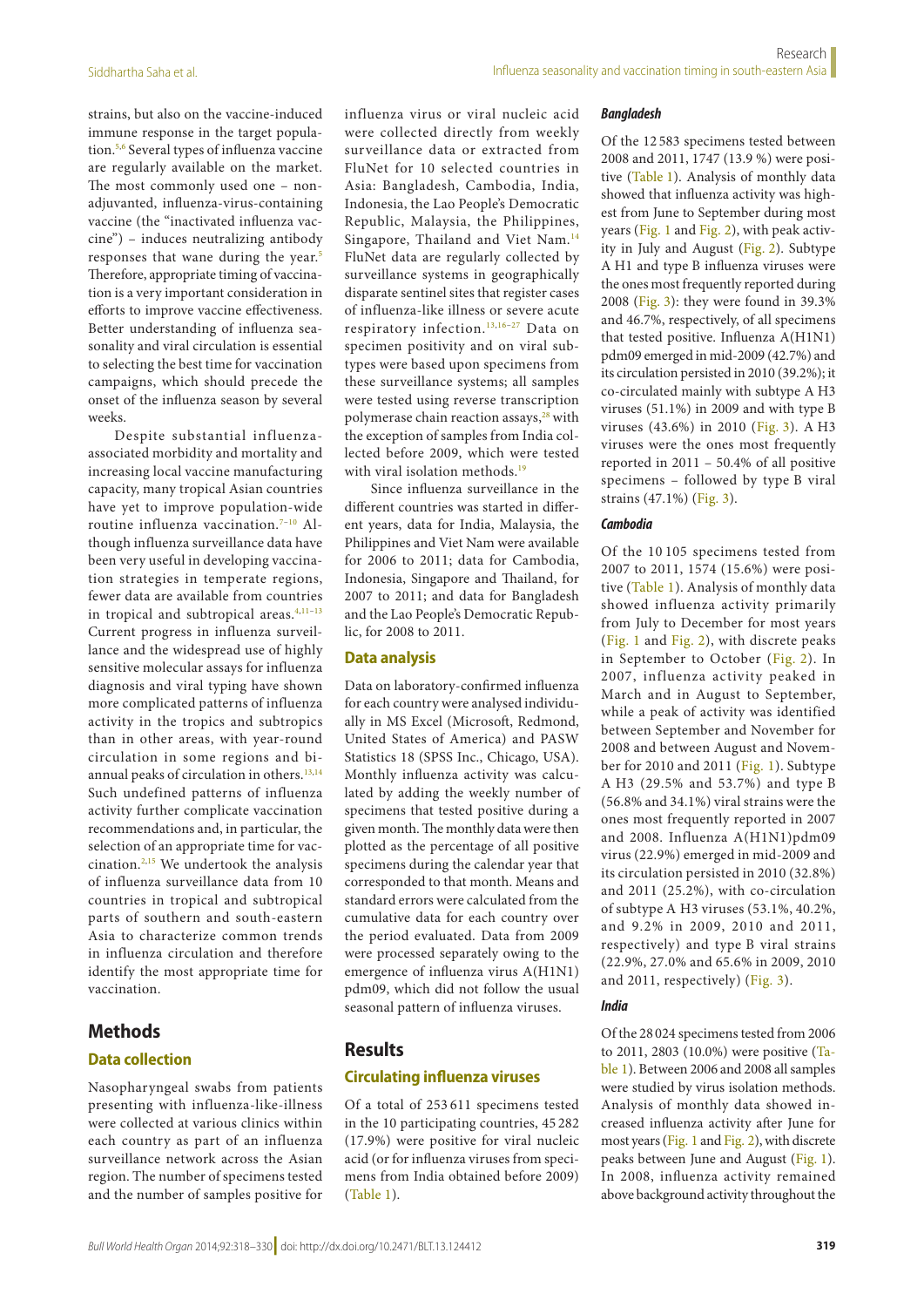## Table 1. **Rates of sample positivity to tests for the detection of influenza viruses or viral nucleic acid in 10 tropical and subtropical countries of southern and south-eastern Asia, by year, 2006–2011**

| <b>Country/samples</b>                           | Year                 |                   |             |              |             |                   |               |  |
|--------------------------------------------------|----------------------|-------------------|-------------|--------------|-------------|-------------------|---------------|--|
|                                                  | 2006                 | 2007              | 2008        | 2009         | 2010        | 2011              | <b>Total</b>  |  |
| <b>Bangladesh</b>                                |                      |                   |             |              |             |                   |               |  |
| Samples (n)                                      |                      |                   | 2654        | 3263         | 3471        | 3195              | 12583         |  |
| Positive, no. (%)                                |                      |                   | 270 (10.2)  | 454 (13.9)   | 558 (16.1)  | 465 (14.6)        | 1747 (13.9)   |  |
| Cambodia                                         |                      |                   |             |              |             |                   |               |  |
| Samples $(n)$                                    |                      | 1247              | 1347        | 2345         | 2583        | 2583              | 10105         |  |
| Positive, no. (%)                                |                      | 95 (7.6)          | 212 (15.7)  | 405 (17.3)   | 377 (14.6)  | 485 (18.8)        | 1574 (15.6)   |  |
| India                                            |                      |                   |             |              |             |                   |               |  |
| Samples (n)                                      | 3 3 2 0 <sup>a</sup> | 3630 <sup>a</sup> | 4702ª       | 3623         | 5542        | 7207              | 28024         |  |
| Positive, no. (%)                                | 117(3.5)             | 166(4.6)          | 204(4.3)    | 564 (15.6)   | 662 (11.9)  | 1090 (15.1)       | 2803 (10.0)   |  |
| Indonesia                                        |                      |                   |             |              |             |                   |               |  |
| Samples (n)                                      |                      | 2098              | 2394        | 3307         | 3527        | 3824              | 15 15 0       |  |
| Positive, no. (%)                                |                      | 185 (8.8)         | 580 (24.2)  | 437 (13.2)   | 716 (20.3)  | 593 (15.5)        | 2511 (16.6)   |  |
| Lao People's<br>Democratic Republic <sup>b</sup> |                      |                   |             |              |             |                   |               |  |
| Samples (n)                                      |                      |                   | 483         | 2094         | 1519        | 1853              | 5949          |  |
| Positive, no. (%)                                |                      |                   | 85 (17.6)   | 625 (29.8)   | 355 (23.4)  | 237 (12.8)        | 1302 (21.9)   |  |
| <b>Malaysia</b>                                  |                      |                   |             |              |             |                   |               |  |
| Samples (n)                                      | 1657                 | 1841              | 2196        | 1682         | 862         | 2085c             | 10323         |  |
| Positive, no. (%)                                | 130(7.8)             | 218 (11.8)        | 209 (9.5)   | 225 (13.4)   | 48 (5.6)    | 64(3.1)           | 894 (8.7)     |  |
| Philippines                                      |                      |                   |             |              |             |                   |               |  |
| Samples (n)                                      | 5959                 | 6291              | 12058       | 23 9 03      | 11212       | 9685c             | 69108         |  |
| Positive, no. (%)                                | 529 (8.9)            | 536 (8.5)         | 835 (6.9)   | 7914 (33.1)  | 1899 (16.9) | 894 (9.2)         | 12607 (18.2)  |  |
| Singapore                                        |                      |                   |             |              |             |                   |               |  |
| Samples (n)                                      |                      | 13285             | 15393       | 17037        | 6936        | 2798c             | 55449         |  |
| Positive, no. (%)                                |                      | 326(2.5)          | 1525 (9.9)  | 6322 (37.1)  | 3499 (50.4) | 1 1 29 (40.4)     | 12801 (23.1)  |  |
| <b>Thailand</b>                                  |                      |                   |             |              |             |                   |               |  |
| Samples (n)                                      |                      | 4315              | 3736        | 3067         | 3 1 7 1     | 3132              | 17421         |  |
| Positive, no. (%)                                |                      | 794 (18.4)        | 907 (24.3)  | 645 (21.0)   | 810 (25.5)  | 646 (20.6)        | 3802 (21.8)   |  |
| <b>Viet Nam</b>                                  |                      |                   |             |              |             |                   |               |  |
| Samples (n)                                      | 4146                 | 6215              | 6904c       | 4372         | 1886        | 5976 <sup>c</sup> | 29499         |  |
| Positive, no. (%)                                | 812 (19.6)           | 1073 (17.3)       | 1477 (21.4) | 760 (17.4)   | 193 (10.2)  | 926 (15.5)        | 5 241 (17.8)  |  |
| <b>Total samples</b>                             | 15082                | 38922             | 51867       | 64693        | 40709       | 42338             | 253611        |  |
| Total positive, no. (%)                          | 1588 (10.5)          | 3 3 9 3 (8.7)     | 6304 (12.2) | 18351 (28.4) | 9117 (22.4) | 6529 (15.4)       | 45 282 (17.9) |  |

<sup>a</sup> Testing by viral isolation.

**b** Surveillance included both outbreak sentinel surveillance.

c Data from FluNet.

Note: All tested samples (nasopharangeal swabs) came from people of all ages who presented to sentinel outpatient clinics with influenza-like illness: i.e. fever (reported or documented temperature > 38 °C) and cough or sore throat.

year (Fig. 1). India had highly divergent monthly patterns between the northern and the southern states (data not shown). Subtype A H1 and type B viruses were the most frequently reported in 2006 and 2007 (35.0% and 38.0% for subtype A H1, and 38.5% and 47.0% for type B strains, respectively, Fig. 3). Subtype A H3 (39.7%) and type B (50.0%) viruses cocirculated in 2008. Subtype A H3 viruses circulated in the first half of 2009, followed by A(H1N1pdm09) virus (42.0%), which emerged mid-2009 and persisted in 2010 (40.2%) and 2011 (12.1%, Fig. 3). Type B (8.3%, 52.1%, 32.3%) and subtype A H3

influenza viruses (44.1%, 7.6%, 55.6%) co-circulated with A(H1N1pdm09) during all three years.

## **Indonesia**

Of the 15 150 specimens tested from 2007 to 2011, 2511 (16.6%) were positive (Table 1). Analysis of monthly data showed year-round influenza activity for most years and different months of peak influenza activity in some years (Fig. 1 and Fig. 2). Circulating influenza types and subtypes were available only for 2010 and 2011. Influenza subtype A H3 and type B viruses were the most

frequently reported (37.1% and 45.5%, for subtype A H3 virus and 49.9% and 24.8% for type B viruses, respectively). Identification of A(H1N1)pdm09 in the country varied from 11.8% of positive specimens in 2010 to 29.0% in 2011 (Fig. 3; no virus identification data were available for 2009).

#### **Lao People's Democratic Republic**

Of the 5949 specimens tested from 2008 to 2011, 1302 (21.9%) were positive (Table 1). Analysis of monthly data showed influenza circulation primarily from August to December for most years (Fig. 1),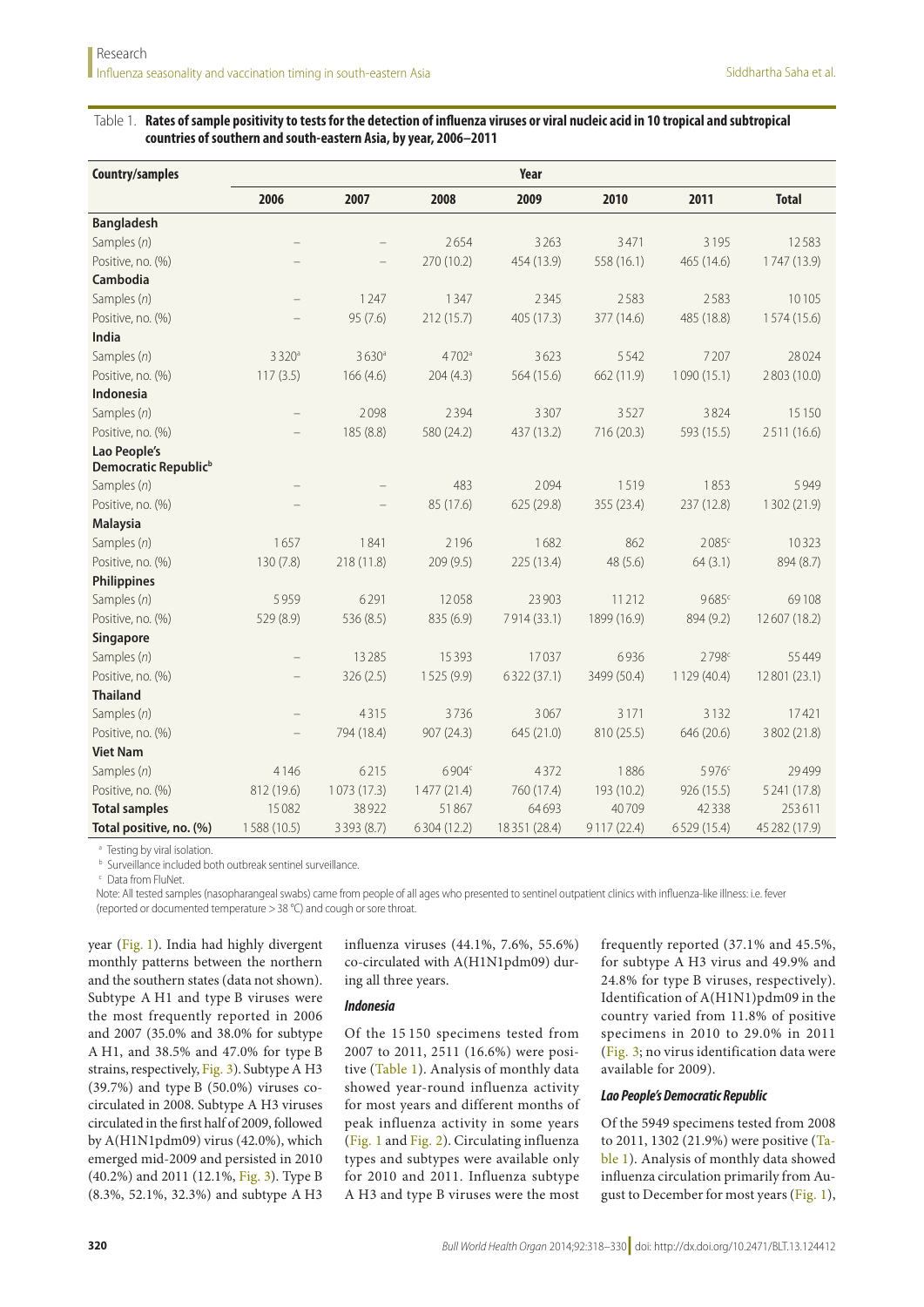## Fig. 1. **Monthly distribution of samples testing positive for influenza virus or viral nucleic acid by year and country of southern or south-eastern Asia, 2006–2011**













<sup>a</sup> This represents the samples testing positive on any given month, as a percentage of all the samples that tested positive during the year. Note: Figures were obtained from weekly surveillance data.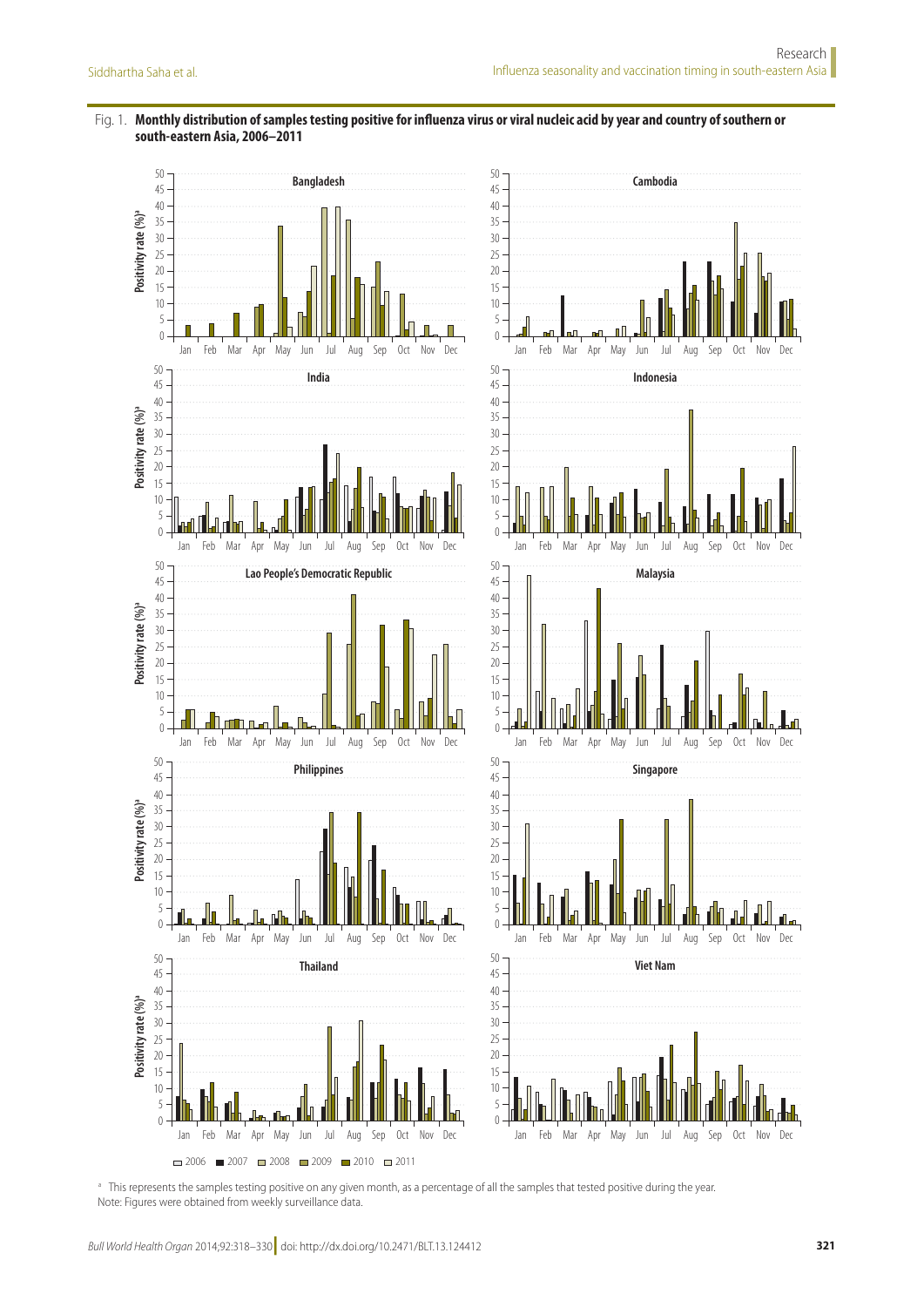# Fig. 2. **Monthly patterns of influenza trends in samples testing positive to influenza virus or viral nucleic acid in 10 countries of southern and south-eastern Asia, 2006–2011**



<sup>(</sup>continues ...)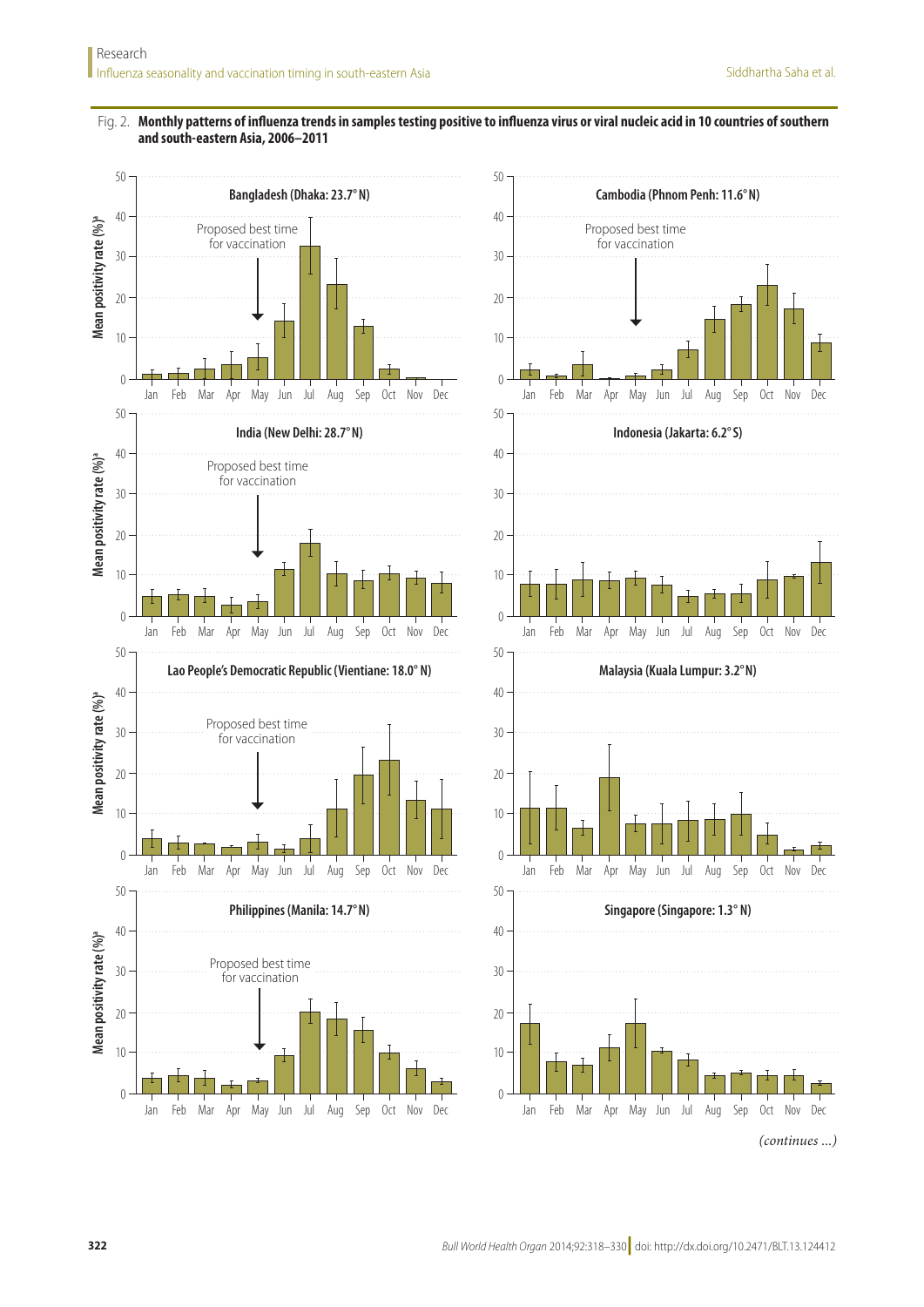## (... continued)



I standard error of the mean

<sup>a</sup> This represents the mean value for the samples testing positive on any given month from 2006 to 2011 as a percentage of all the samples that tested positive during each year.

Note: Data from 2009 were excluded because of the presence of pandemic A(H1N1)pdm09, which did not follow the usual seasonality pattern. The latitude of each country's capital city is shown at the top of each panel.

with discrete peaks in August, September and October (Fig. 1 and Fig. 2). The Lao People's Democratic Republic reported circulation of subtype A H1 and type B viruses in 2008 (43.5% and 56.5%, respectively). Influenza A(H1N1)pdm09 virus emerged in mid-2009 (47.5%) and persisted in 2010 (56.1%). Type B viruses were also identified in the country in 2010 (31.0%) and 2011 (31.3%). In 2011, A H3 was the most frequently reported viral subtype (63.5% of positive specimens) (Fig. 3).

#### **Malaysia**

Of the 10 323 specimens tested from 2006 to 2011, 894 (8.7 %) were positive (Table 1). Analysis of monthly data showed year-round influenza activity for most years and different months of peak influenza activity in different years (Fig. 1 and Fig. 2). Influenza A H1, A H3 and type B viruses circulated at varying levels in 2006 to 2008 (14.0–65.2%), while A(H1N1)pdm09 virus (24.5%) emerged in mid-2009 and persisted in 2010 (56.3%); it co-circulated with subtype A H3 (52.3%) and type B viruses (21.8%) in 2009 and mainly with type B viruses (39.6%) in 2010 (Fig. 3).

#### **The Philippines**

Of the 69 108 specimens tested from 2006 to 2011, 12 607 (18.2%) were positive (Table 1). Analysis of monthly data showed influenza activity primarily from June to October (Fig. 1 and Fig. 2), with discrete peaks in July, August

and September (Fig. 2). Subtype A H1 (46.1%) and type B strains (44.0%) were the predominant viruses in 2006; A H1 and A H3 viral subtypes were the ones most frequently reported in 2007 (34.1% and 59.7%, respectively), as were type B strains in 2008 (75.7%). Influenza A(H1N1)pdm09 virus (92.8%) emerged in mid-2009 and persisted in 2010 (33.4%), when it co-circulated with type B (50.1%) and subtype A H3 viruses (16.4%). Influenza A(H1N1) pdm09 was the virus most frequently (53.2%) reported in 2011, followed by type B influenza viruses (31.8%) (Fig. 3).

#### **Singapore**

Of the 55 449 specimens tested from 2007 to 2011, 12 801 (23.1%) were positive (Table 1). Analysis of monthly data showed year-round influenza activity and different months of peak influenza activity in different years (Fig. 1 and Fig. 2). Type B viruses were the most frequently reported influenza viruses in 2007 (79.1%) and 2008 (45.7%). Influenza A(H1N1)pdm09 (79.2%) emerged in mid-2009 and persisted in 2010 (55.8%) and 2011 (44.2%); it co-circulated with subtype A H3 (22.5% and 33.8%, respectively) and type B viruses (21.7% and 22.0% respectively; Fig. 3).

#### **Thailand**

Of the 17 421 specimens tested from 2007 to 2011, 3802 (21.8%) were positive (Table 1). Analysis of monthly data showed that increased influenza activity occurred from January to March and from June to November or December on some years (Fig. 1 and Fig. 2), with discrete peaks in August to September (Fig. 2). Subtype A H3 (43.3% and 27.2%) and type B viruses (40.1% and 42.9%) were the most frequently reported in 2007 and 2008, respectively. Pandemic A(H1N1) pdm09 emerged (60.6%) in mid-2009 and persisted in 2010 (53.3%); it co-circulated with type B (12.9%) viruses and with subtype A H1 virus (14.0%) and A H3 viruses (12.6%). A H3 (58.5%) was the viral subtype reported most frequently in 2011, followed by type B viral strains (33.7%, Fig. 3).

#### **Viet Nam**

Of the 29 499 specimens tested from 2006 to 2011, 5241 (17.8%) were positive (Table 1). Analysis of monthly data showed year-round circulation (Fig. 1 and Fig. 2), and some peak activity in July to August (Fig. 2). Subtype A H1 and type B viruses were the most frequently reported in 2006 and 2008, at 43.5 to 53.7% and 40.8 to 41.3%, respectively, whereas A H3 subtype (73.9%) and type B viruses (25.1%) were the ones most frequently reported in 2007. Influenza A(H1N1) pdm09 emerged (46.6%) in mid-2009 and persisted in 2010 (28.0%), when it co-circulated with subtype A H3 (71.5%) viruses. In 2011, A(H1N1)pdm09 was the influenza virus most frequently reported (74.1%), followed by type B viruses (22.1%, Fig. 3).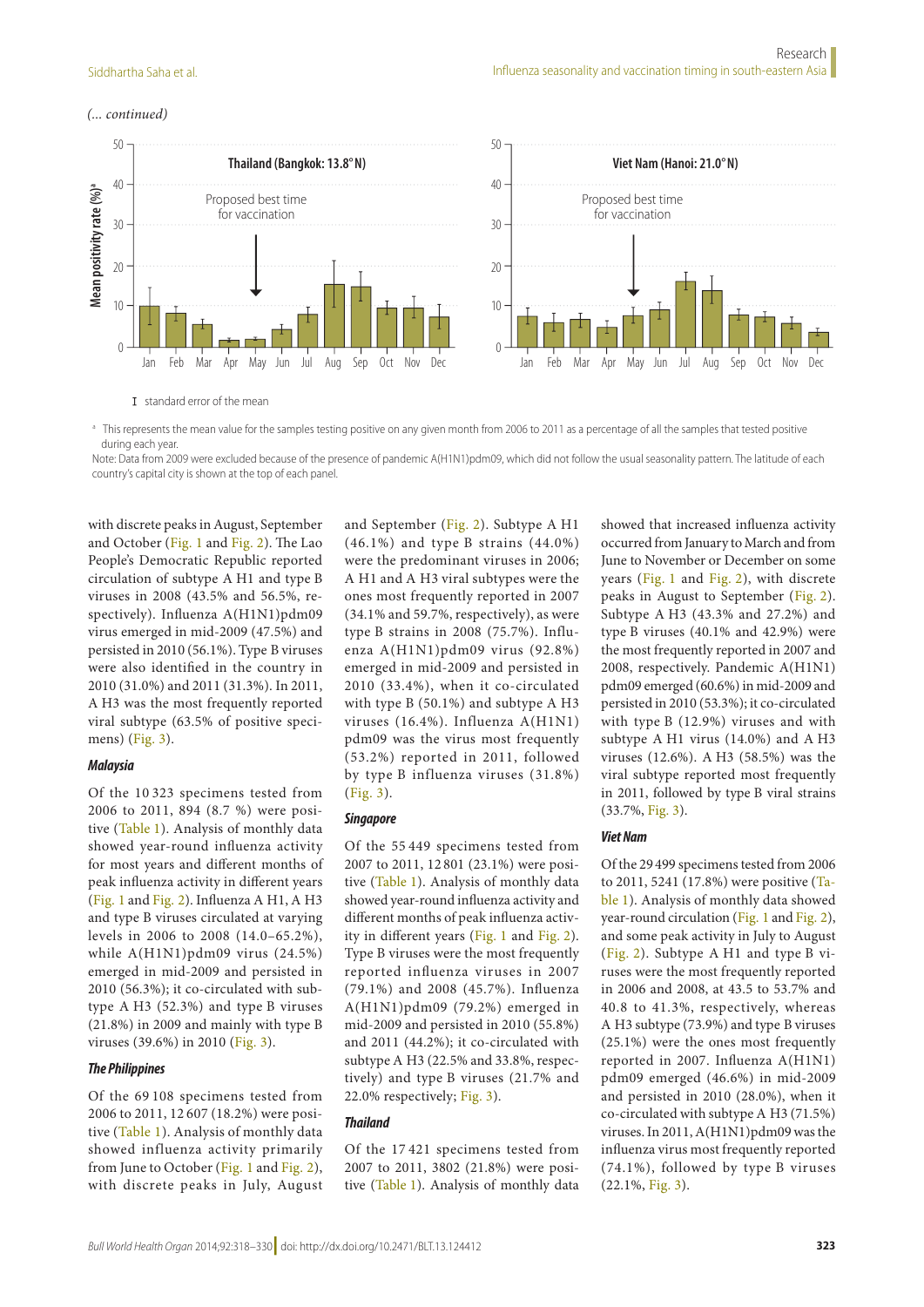

# Fig. 3. **Influenza virus types and subtypes identified, by year and country of southern or south-eastern Asia, 2006–-2011**

(continues ...)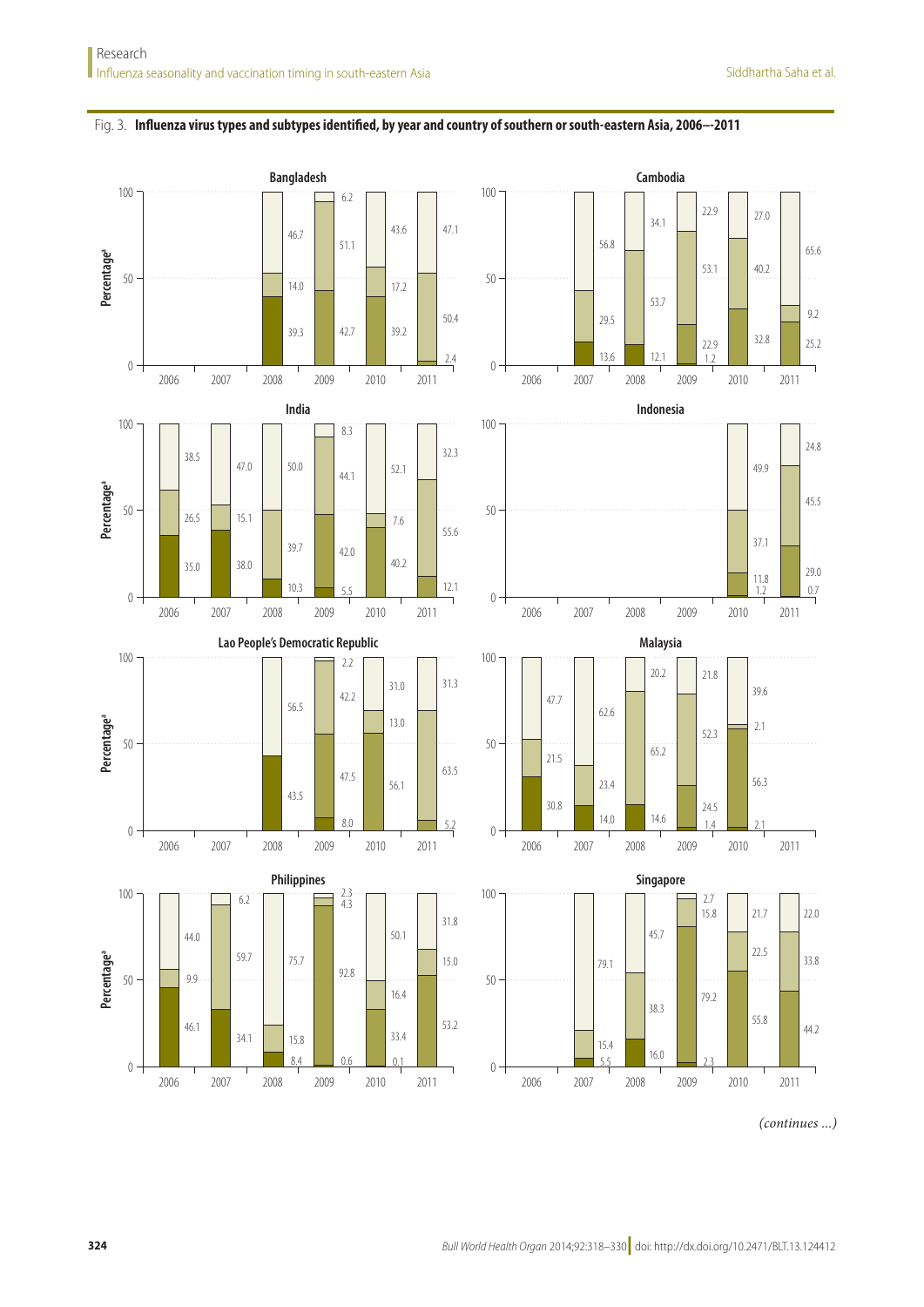# (... continued)



<sup>a</sup> This represents the percentage of samples that tested positive for a specific viral type or subtype during a given year, as a total of all samples testing positive for influenza virus or viral nucleic acid the same year.

Note: Inconsistencies arise in some values due to rounding.



Fig. 4. **Months of peak influenza activity in 10 countries of southern and south-eastern Asia, 2006–2011**

Note: The map illustrates the months in which influenza activity peaks in each country, as well as the latitudes for the capital cities.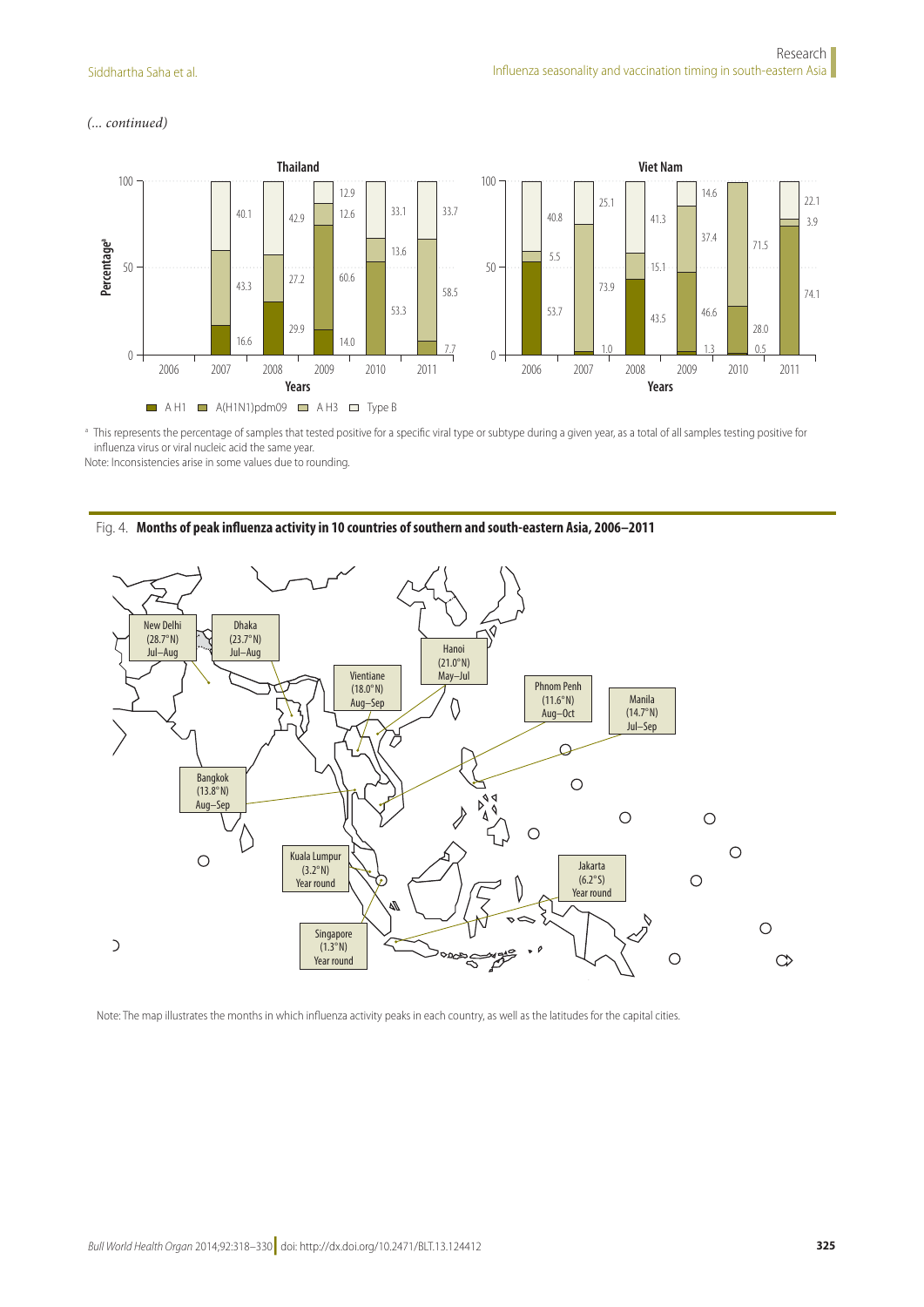## Table 2. **Existing and proposed schedules for influenza vaccination, by country, in accordance with influenza activity patterns**

| <b>Countries</b>                                        |                 | Positivity rate (%) <sup>a</sup> | Vaccination schedule <sup>b</sup> |                                                                      |  |
|---------------------------------------------------------|-----------------|----------------------------------|-----------------------------------|----------------------------------------------------------------------|--|
|                                                         | Dec-May         | Jun-Nov                          | Current                           | <b>Proposed</b>                                                      |  |
| With distinct<br>influenza activity<br>peaks            |                 |                                  |                                   |                                                                      |  |
| Bangladesh                                              | 14              | 86                               | Before Hajj <sup>c</sup>          | April-June and<br>before Hajj <sup>c</sup>                           |  |
| Cambodia                                                | 14              | 86                               | No policy                         | April-June                                                           |  |
| India                                                   | 30              | 70                               | October-<br>November              | April-June <sup>d</sup>                                              |  |
| Lao People's<br>Democratic<br>Republic                  | 26              | 74                               | April-May <sup>e</sup>            | April-June                                                           |  |
| Philippines                                             | 20              | 80                               | May-December                      | April-June                                                           |  |
| Thailand                                                | 34              | 66                               | June-August                       | April-June                                                           |  |
| Viet Nam                                                | 38              | 61                               | No policy                         | April-June                                                           |  |
| <b>Without distinct</b><br>influenza activity<br>peaksf |                 |                                  |                                   |                                                                      |  |
| Indonesia                                               | 57              | 43                               | Before Hajj <sup>c</sup>          | Based on national<br>considerations, but<br>before Hajj <sup>c</sup> |  |
| Malaysia                                                | 59              | 41                               | Year round                        | Based on national<br>considerations                                  |  |
| Singapore                                               | 63 <sup>f</sup> | 37                               | Year round                        | Based on national<br>considerations                                  |  |

Dec, December; Jun, June; Nov, November.

- <sup>a</sup> Proportion of specimens that tested positive for influenza virus or viral nucleic acid. Data for 2009 are excluded.
- **b** Data from local clinics, private or public, not necessarily adherent to the country's Ministry of Health guidelines.<sup>2</sup>
- c Hajj is the largest annual human gathering in the world and vaccination is important to protect from widespread influenza transmission. Hajj dates vary from year to year (July–December) since they depend on the moon.
- d The northern most states of Jammu and Kashmir in India have peaks of influenza circulation in December to March and should consider vaccination in October to November (Mandeep Chadha, personal communication).
- e In 2012, with donated northern hemisphere influenza vaccine formulation.
- f Vaccine delivery may be dictated by opportunity, such as annual health screening events or health-care encounters.
- g Singapore had a high positivity rate in January 2011. This skewed the proportions towards higher values in December to May.

# **Circulating influenza types and subtypes**

Different types and subtypes of influenza viruses circulated across southern and south-eastern Asia during the years studied: type A (subtypes H1 and H3) and type B strains (Fig. 3). Influenza A H1, A H3 and type B viruses were reported across the countries in 2006, 2007 and 2008. As in the rest of the world, pandemic A(H1N1pdm09) appeared in southern and south-eastern Asia in 2009; it was detected at different times in the various countries and it co-circulated with other influenza viruses (Fig. 1 and Fig. 3). In 2009, A(H1N1)pdm09 and subtype A H3

(plus some subtype A H1 and type B viruses) co-circulated in Bangladesh, Cambodia, India, the Lao People's Democratic Republic, Thailand and Viet Nam, whereas A(H1N1)pdm09 was the predominant subtype reported from the Philippines and Singapore in 2009. In 2010, A(H1N1) pdm09 co-circulated mainly with type B viruses in some countries (Bangladesh, India, the Lao People's Democratic Republic, Malaysia, the Philippines and Thailand), and with subtype A H3 viruses in others (Cambodia and Viet Nam). In 2011, some countries (Bangladesh, India, the Lao People's Democratic Republic and Thailand) showed almost no circulation of A(H1N1)pdm09 and varying degrees of co-circulation of subtype A H3 and type B viruses, while others (Cambodia, Indonesia, the Philippines, Singapore and Viet Nam) continued to have co-circulation of A(H1N1)pdm09 and influenza B (Fig. 3).

# **Influenza circulation and vaccination timing**

Two major patterns of influenza circulation emerged from this study (Fig. 2). Some countries (Bangladesh, Cambodia, India, the Lao People's Democratic Republic, the Philippines, Thailand and Viet Nam) presented influenza peak activity between June and October, and three of them (India, Thailand and Viet Nam) showed additional minor peak activity during the northern hemisphere winter. Other countries (Indonesia, Malaysia and Singapore) had year-round influenza activity and variable peak activity in some years (Fig. 4).

Cumulative analysis of monthly influenza activity between 2006 and 2011 in the 10 countries revealed that  $>60\%$ of influenza cases were reported in June to November for Bangladesh, Cambodia, India, the Lao People's Democratic Republic, the Philippines, Thailand and Viet Nam (Table 2), whereas countries closer to the equator (Indonesia, Malaysia and Singapore) had similar circulation of influenza viruses in both semesters (Table 2). The best vaccination times for each country, as proposed, are indicated by an arrow in Fig. 2.

# **Discussion**

Weekly influenza surveillance data collected between 2006–2008 and 2011 were analysed for 10 countries in tropical and subtropical southern and south-eastern Asia. Despite differences in surveillance methods, demographic characteristics and environmental factors,<sup>2,3,12,30,31</sup> it was possible to show peaks of influenza circulation in some countries, while in others influenza activity was detected throughout the year. These findings are consistent with the reports from the countries.<sup>13,16-27</sup> Host-related and environmental factors (e.g. lower temperatures and decreased humidity) may influence both viral transmission and host susceptibility.3,32,33 Several countries, such as Bangladesh, Brazil, India and Viet Nam, have reported high influenza activity that coincides with rainy seasons, $15,16,19,25$  while other countries, such as the Philippines, Singapore and Thailand, have reported semi-annual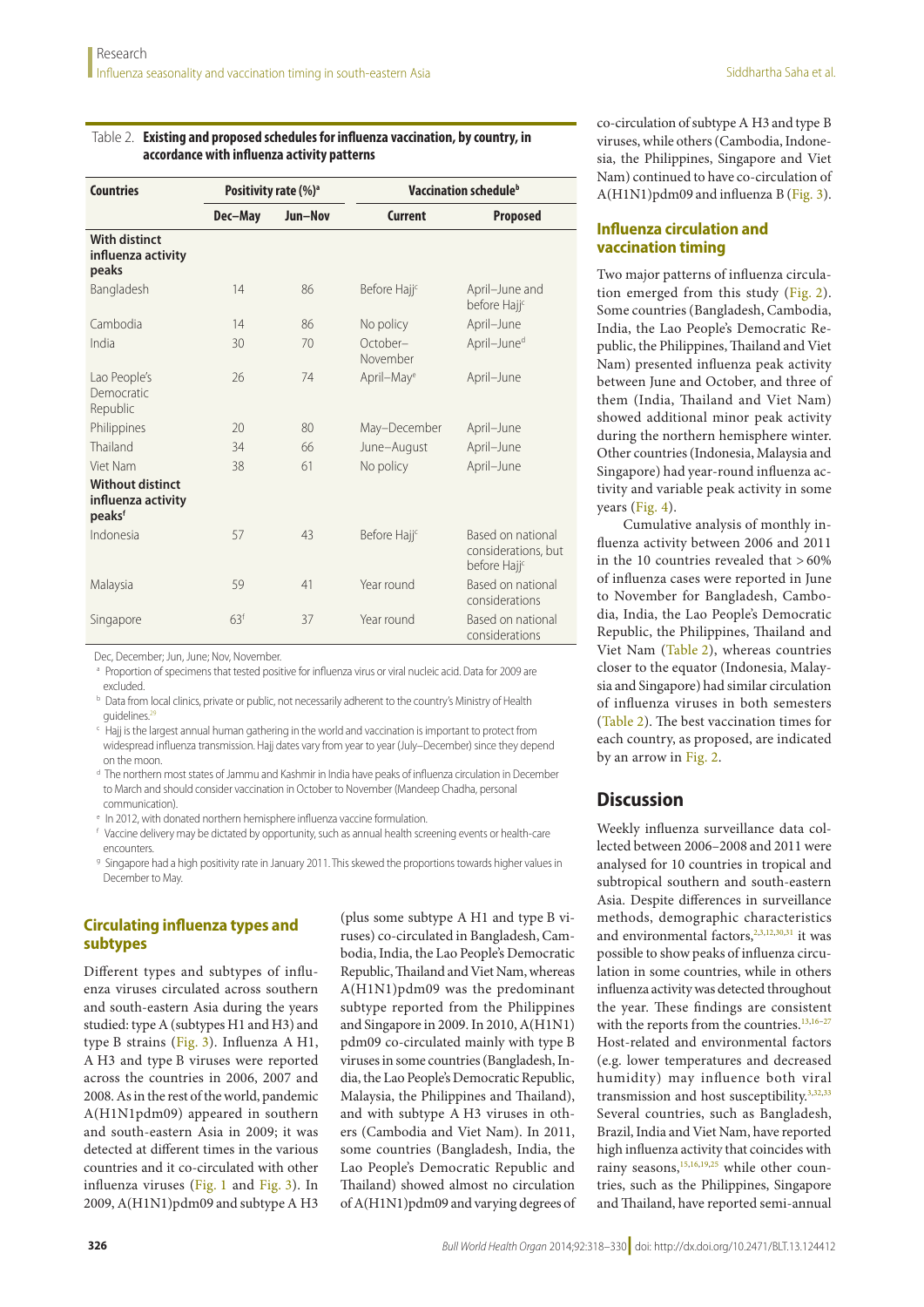peaks that are not necessarily associated with rainfall.<sup>13,24</sup> Thus, the seasonality of influenza in the tropics and subtropics appears to be country-specific.

Throughout the surveillance period, influenza virus types A and B co-circulated across all countries included in this study.<sup>13</sup> In 2009, influenza A(H1N1) pdm09 virus appeared in the area and persisted, with limited circulation, in 2010 and 2011. Some other countries also continued to report A(H1N1)pdm09 in 2011, and again during the winter of 2012.<sup>34,35</sup> In 2011, A H3 virus was the subtype most frequently reported in several countries (Bangladesh, India, the Lao People's Democratic Republic and Thailand). This resurgence of subtype A H3, explained as an antigenic drift of the virus,<sup>36-38</sup> has led to the selection of A H3 Victoria for the vaccine formulation for the northern hemisphere in 2012-2013.<sup>35</sup>

During the study period, we observed that most countries in tropical and subtropical southern and south-eastern Asia (Bangladesh, Cambodia, India, the Lao People's Democratic Republic, the Philippines and Thailand) experienced peak influenza activity between June/July and October, ahead of most counties in the northern hemisphere, where influenza vaccine formulations are usually available around October (Fig. 4). Since countryspecific data on influenza seasonality for most tropical and subtropical countries are sparse, vaccine licensing and use, and the timing of vaccination campaigns, have been historically regulated in accordance with their hemispheric location. Nevertheless, as influenza vaccination should precede peak activity periods in order to confer maximum protection, tropical and subtropical countries should consider starting vaccination campaigns earlier than other countries in the same hemisphere; i.e. during April to June each year for countries of southern and southeastern Asia (Fig. 2).This is consistent with reports from Brazil stressing that the designation of influenza seasons by hemisphere may not apply to tropical and subtropical countries.<sup>15</sup>

There is no ideal vaccine timing for equatorial countries with year-round influenza activity and without defined peaks of disease activity, such as Indonesia, Malaysia and Singapore. For these countries, the best recommendation would be to use the most recent vaccine formulation recommended by the World Health Organization (WHO) in that year.

In Singapore, the Ministry of Health issues advisories once or twice a year when new vaccines with a change in formulation are released; since vaccines are purchased at an institutional level, residents usually receive the most recent influenza vaccine in their regular medical visits (Raymond Lin, personal communication). For countries that cover large areas with different average temperatures, an advisable option would be to use subnational data to guide sequential vaccine purchases and to select the time for vaccination campaigns. As an example, surveillance data in Indonesia show seasonal peaks of influenza in December and January for most of the islands, while other islands have peaks of infection from May to July.<sup>21</sup> Similarly, countries with a large latitudinal span, like India, may also benefit from using subnational surveillance data to identify locally appropriate vaccination times. A summary of current and proposed influenza vaccination timing is shown in Table 2.

Although decades of public health research and global experience have shown that vaccination against influenza confers the best protection against influenza-associated deaths and complications,<sup>5</sup> influenza vaccines are not available as part of routine public health programmes in most low- and middleincome countries in Asia.<sup>29,39</sup> Nevertheless, the recent pandemic alarm in 2009, plus ongoing outbreaks of emerging influenza strains in other countries, such as A(H5N1) and, most recently, A(H7N9), as well as the number of deaths and complications in some regular influenza seasons, have increased the interest in influenza control in the area. To address the growing need for more affordable and accessible influenza vaccines during a pandemic, WHO has assisted countries in Asia (India, Indonesia, Thailand and Viet Nam) in developing their domestic vaccine production capacity.<sup>40</sup> As a result, many countries have already established influenza vaccine manufacturing capabilities and some used locally produced vaccines during the 2009 pandemic. $41,42$ Furthermore, a recent pilot programme of influenza vaccination in the Lao People's Democratic Republic demonstrated that public–private partnerships can improve vaccination programmes in developing countries.<sup>43</sup>

The data reported here have limitations. The surveillance data collected in the countries during the six-year period only allow analyses of trends based on

the percentages of nasopharyngeal specimens that tested positive, but not the calculation of incidence rates. In addition, comparison between the countries is difficult because of differences between countries in surveillance procedures and/ or data collection methods (i.e. different sampling strategies, case definitions, age group selection, outpatient versus inpatient selection and biological tests), as well as in the criteria for submitting data to FluNet. Furthermore, the reporting systems might have changed over time, especially after 2009; different countries started surveillance at different times and some expanded or changed their surveillance sites over the study period. Nevertheless, these data provide a good overview of influenza seasonality and peaks of influenza circulation over the years; therefore, we were able to discern yearly trends for influenza circulation in each country, which revealed consistent patterns applicable to several tropical and subtropical countries in Asia.

In summary, we identified some patterns of circulation of influenza viruses in 10 tropical and subtropical Asian countries that are different from the patterns commonly seen in temperate countries. An early peak of influenza activity was detected between June and October, followed in some countries by a second, winter peak in December to February. Countries located close to the equator exhibited year-round circulation of the virus. Consequently, vaccination campaigns should adapt to the natural history of the virus in each country – i.e. vaccination campaigns should start before vaccination in countries of the temperate northern hemisphere showing early peaks of infection. On the other hand, for countries without epidemic peaks, year round vaccination with updated licensed vaccines might be required. These data can help decision-makers to better target vaccination programmes and inform regulatory authorities regarding the licensing of vaccines best timed to prevent seasonal epidemics in their country. ■

#### **Acknowledgements**

The authors thank Eduardo Azziz-Baumgartner, Nancy Cox, Josh Mott and Tim Uyeki for their valuable comments.

**Competing interests:** None declared.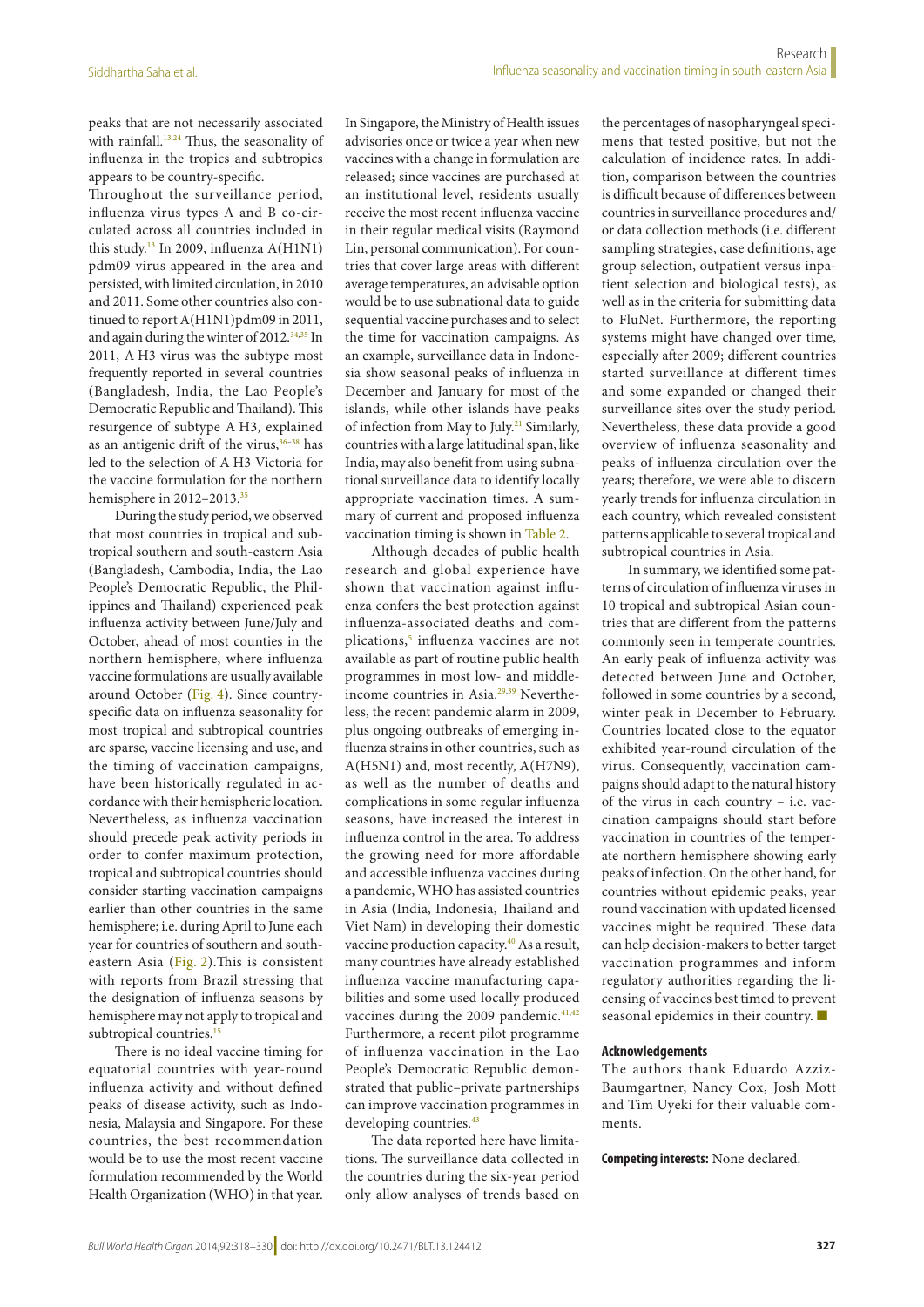ملخص  
مصعية الأتفلونزا وتوقيت تطعيمها في المناطق المدارية ودون المدارية في جنوب وجنوب شرق آسيا  
الغرضة الأتفلونزا وتوقيت تطعيمها في المناطق المدارية ودون طوال اعمام دون فترات دروه منفصلة. واختلقت الأناوا و الأناط و  
الدارية في جنوب وجنوب شرق آسيا الواقعة شال خط الاستوا - النارية ودون طوال اعمام دون فترات دروة منفصلة. واختلناشية تياشاع مراالبلدان  
الملريةة تم الحمول على يانات الترصل الأنهلونوا في الملارية ودون طوال المام دون فترات اخسية التراكمة للعينات التي ت
$$
\frac{2}{3}
$$
 خان تئاعق مبر السلان نتائع و يالنوني من ولكن لغاني، نوفصية لاعقات نتائع و تلان  
الطرية تم جعها أثناء الامو التيمقراطية الشهرية لخسي والليزيا والفلين من 60% في بنغلاديش وكبرديوا ولفند وجيوون قلاروس الأتفلونزا في لشغارون و تلانالان يزونو يل تشروس الأتفلونزا في الشفونزا في ال}\_{قرية و وت ملارها، و من تم، أظهرت و. وجنفونة و تلان المزقون و تلانالقرية و وزا الملز منيو؛ في حزت شنام مطم بلدان جنوب وجنوب شعال تفلوو سوا الأتفلونزا في الفبروس الأتفلونزا في الضوون و في الفتمع قلابلاو تلا و عزت شاط الأتفلونزا في الضوون و تلازه و تالت باقرية في تطعول تلانط ونالفالو تلاز منطو، و تلانالخون و تلانالن مزوني و تلان مفطم بلدان جنوب وجنوب قععول تلازات ملثناط وجنهورية في تحن واتنالغان و تلانالخاني، نوفمر قدید و تلانالغاني، نو مبرا تلاز منلام وجنهار د ود تسالغاني، نو ملازا عزات ملان مفامو، و تلان منلام وجهورية و أكلان مترات ملان منف ملان دو تامزات ملانفونزا وات ملاز من

# 摘要

ن القريبة

# 南亚和东南亚热带和亚热带地区流感季节性和疫苗接种时机

目的 表征赤道以北的南亚和东南亚热带和亚热带国家 流感季节性特点并确定流感疫苗接种最佳时间。 方法 从孟加拉国、柬埔寨、印度、印度尼西亚、老挝、 马来西亚、菲律宾、新加坡、泰国和越南收集 2006 年 至 2011 年的每周流感监测数据。每周流感活动率基于 的是任何给定周测试流感病毒或病毒核酸阳性的一年 中收集的鼻咽样本的百分比。然后 , 计算每月阳性率 来定义每个国家和各国之间年流感活动的峰值。 结果 七个国家中 ,6 月 /7 月和 10 月之间出现流感活动 峰值 其中三个国家在 12 月至 2 月出现第二次峰值。 靠近赤道的国家长年流感传播 , 没有不连续的峰值。

病毒类型和子类型因年份而异 , 但在给定年份的各个 国家之间没有变化。孟加拉国、柬埔寨、印度、老挝 人民民主共和国、菲律宾、泰国和越南 6 月至 11 月测 试阳性的样本的累积比例 > 60%。因此 , 较之赤道以北 温带气候国家 , 这些热带和亚热带国家出现流感活动 峰值更早。

结论 赤道以北的大多数亚洲南部和东南部国家应考虑 从 4 月到 6 月接种流感疫苗 , 赤道附近没有出现明显 的流感活动峰值的国家可以根据当地因素确定疫苗接 种时间。

## **Résumé**

#### **Saisonnalité de la grippe et calendrier de vaccination dans les zones tropicales et subtropicales de l'Asie du Sud et de l'Asie du Sud-Est**

**Objectif** Caractériser la saisonnalité de la grippe et identifier le meilleur moment de l'année pour la vaccination contre la grippe dans les pays tropicaux et subtropicaux de l'Asie du Sud et de l'Asie du Sud-Est, qui sont situés au nord de l'équateur.

**Méthodes** Les données hebdomadaires de la surveillance de la grippe pour la période allant de 2006 à 2001 ont été obtenues auprès du Bangladesh, du Cambodge, de l'Inde, de la République démocratique populaire lao, de la Malaisie, des Philippines, de Singapour, de la Thaïlande et du Viet Nam. Les taux hebdomadaires de l'activité grippale étaient basés sur le pourcentage de tous les échantillons nasopharyngés collectés au cours de l'année et dont les tests étaient positifs au virus de la grippe ou à l'acide nucléique viral au cours d'une semaine donnée. Les pourcentages de cas positifs mensuels ont été ensuite calculés pour définir les pics annuels de l'activité grippale au sein de chaque pays et entre les pays.

**Résultats** L'activité grippale atteint son pic entre les mois de juin/ juillet et octobre dans sept pays, parmi lesquels trois pays ont présenté un second pic entre les mois de décembre et février. Les pays proches de l'équateur présentent une circulation continue sans pic distinct. Les types et sous-types viraux varient d'une année à l'autre, mais pas entre les pays au cours d'une année donnée. Le pourcentage cumulatif des prélèvements dont les tests étaient positifs de juin à novembre, était supérieur à 60% au Bangladesh, au Cambodge, en Inde, en République démocratique populaire lao, aux Philippines, en Thaïlande et au Viet Nam. Par conséquent, ces pays tropicaux et subtropicaux ont enregistré plus tôt des pics d'activité grippale que dans les pays à climat tempéré situés au nord de l'équateur.

**Conclusion** La plupart des pays de l'Asie du Sud et de l'Asie du Sud-Est, situés au nord de l'équateur, devraient envisager la vaccination contre la grippe pendant la période allant d'avril à juin. Les pays proches de l'équateur sans pic distinct d'activité grippale peuvent baser leur calendrier de vaccination sur leurs facteurs locaux.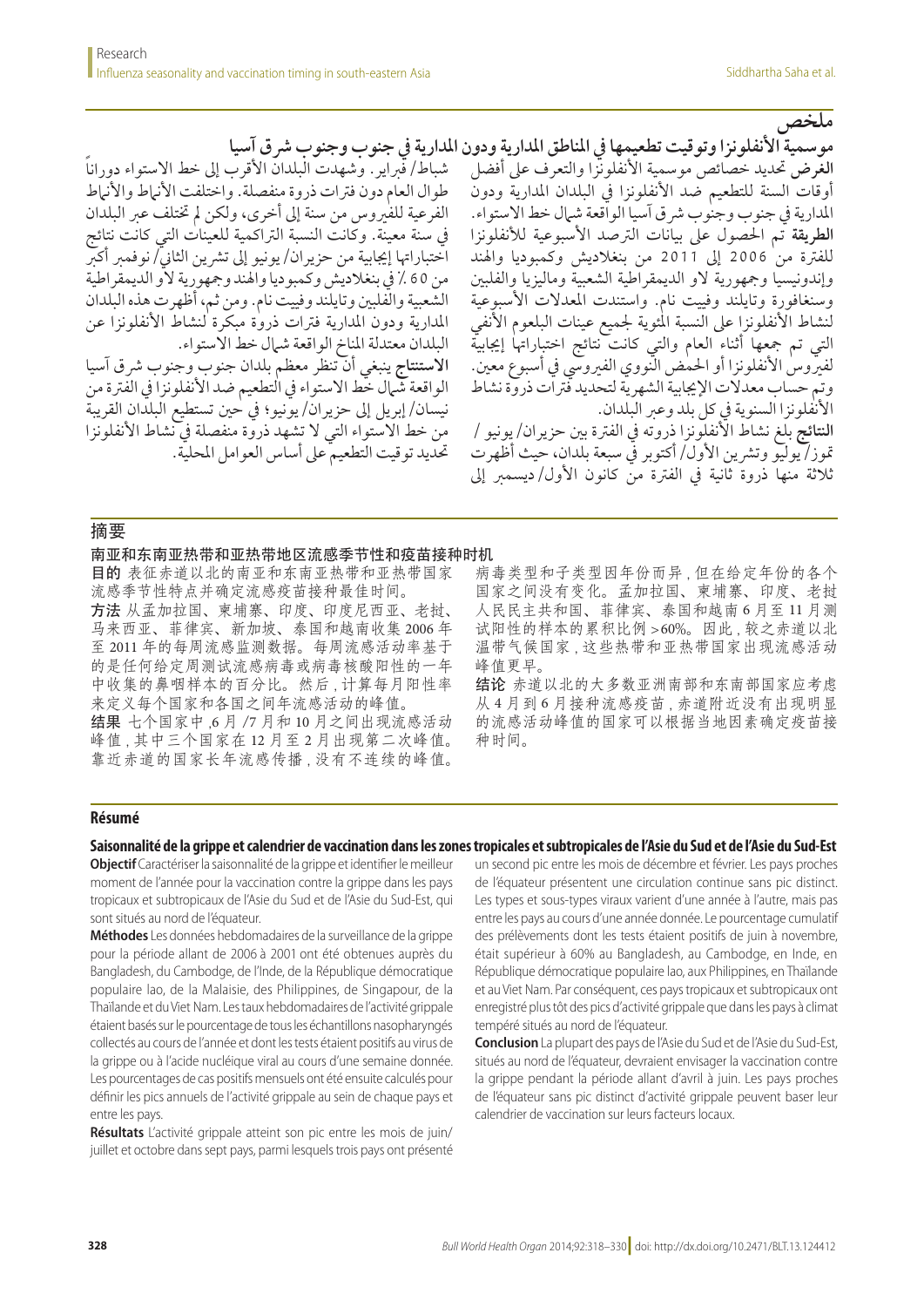## **Резюме**

# **Cезонность гриппа и сроки вакцинации в тропических и субтропических районах Южной и Юго-Восточной Азии**

**Цель** Охарактеризовать сезонность гриппа и определить лучшее время года для проведения вакцинации против гриппа в тропических и субтропических странах Южной и Юго-Восточной Азии, расположенных к северу от экватора.

**Методы** Еженедельные данные эпиднадзора по гриппу с 2006 по 2011 гг. были получены из Бангладеш, Камбоджи, Индии, Индонезии, Лаосской Народно-Демократической Республики, Малайзии, Филиппин, Сингапура, Таиланда и Вьетнама. Недельные показатели активности гриппа вычислялись на основе процента от общего количества всех мазков из носоглотки, собранных в течение года, показавших положительный результат на вирус гриппа или вирусную нуклеиновую кислоту в течение любой данной недели. Затем были рассчитаны месячные показатели позитивности с целью определить ежегодные пики активности гриппа в каждой из стран и во всех странах региона.

**Результаты** Активность гриппа достигала своего пика между июнем/июлем и октябрем в семи странах, в трех из которых

отмечен второй пик с декабря по февраль. Страны ближе к экватору имели круглогодичную циркуляцию заболевания без отдельных пиков. Вирусные типы и подтипы менялись из года в год, но не во всех странах в отдельно взятом году. Совокупная доля положительных образцов с июня по ноябрь составила > 60% в Бангладеш, Камбодже, Индии, Лаосской Народно-Демократической Республики, Филиппинах, Таиланде и Вьетнаме. Таким образом, эти тропические и субтропические страны показали более ранние пики активности гриппа по сравнению со странами с умеренным климатом к северу от экватора.

**Вывод** Большинству стран Южной и Юго-Восточной Азии, расположенных к северу от экватора, следует рассмотреть проведение вакцинации против гриппа в сроки с апреля по июнь; страны вблизи экватора без четко выраженного пика активности гриппа могут определять сроки вакцинации исходя из местных факторов.

## **Resumen**

## **La estacionalidad de la gripe y la fecha de vacunación en áreas tropicales y subtropicales del sur y sureste de Asia**

**Objetivo** Describir la estacionalidad de la gripe e identificar el mejor momento del año para llevar a cabo la vacunación contra la gripe en países tropicales y subtropicales del sur y sureste de Asia situados al norte del ecuador.

**Métodos** Se obtuvieron los datos semanales de vigilancia de la gripe de los años 2006 a 2011 de Bangladesh, Camboya, India, Indonesia, la República Democrática Popular Lao, Malasia, Filipinas, Singapur, Tailandia y Viet Nam. Las tasas semanales de la actividad de la gripe se basaron en el porcentaje de todas las muestras nasofaríngeas recogidas durante el año que dieron positivo en la prueba del virus de la gripe o del ácido nucleido viral en cualquier semana. Los índices de resultados positivos mensuales se calcularon luego a fin de determinar los picos anuales de la actividad de la gripe en cada uno de los países y entre países.

**Resultados** La actividad de la gripe experimentó un aumento entre junio y julio, y octubre en siete países, tres de los cuales mostraron

un segundo pico de actividad de diciembre a febrero. Los países más cercanos al ecuador presentaron una circulación durante todo el año sin picos discontinuos. Los tipos y subtipos virales variaron de año en año, pero no entre los países en un año determinado. La proporción acumulada de individuos que dieron positivo de junio a noviembre fue > 60 % en Bangladesh, Camboya, India, la República Democrática Popular Lao, Filipinas, Tailandia y Viet Nam. Así, en estos países tropicales y subtropicales, los picos de actividad de la gripe se produjeron antes que en los países de clima templado al norte de la línea ecuatorial. **Conclusión** La mayoría de los países del sur y sureste asiático situados al norte del ecuador deberían considerar llevar a cabo la vacunación contra la gripe de abril a junio; mientras que los países cercanos al ecuador sin picos marcados en la actividad de la gripe pueden basar la fecha de vacunación en factores locales.

# **References**

- 1. Hampson AW. Vaccines for pandemic influenza: the history of our current vaccines, their limitations and the requirements to deal with a pandemic threat. Ann Acad Med Singapore 2008;37:510–7. PMID:18618064
- 2. Tamerius J, Nelson MI, Zhou SZ, Viboud C, Miller MA, Alonso WJ. Global influenza seasonality: reconciling patterns across temperate and tropical regions. Environ Health Perspect 2011;119:439–45. doi: http://dx.doi. org/10.1289/ehp.1002383 PMID:21097384
- 3. Azziz Baumgartner E, Dao CN, Nasreen S, Bhuiyan MU, Mah-E-Muneer S, Al Mamun A et al. Seasonality, timing, and climate drivers of influenza activity worldwide. J Infect Dis 2012;206:838–46. doi: http://dx.doi.org/10.1093/ infdis/jis467 PMID:22829641
- 4. World Health Organization. Vaccines against influenza WHO position paper – November 2012. Wkly Epidemiol Rec 2012;87:461–76. PMID:23210147
- 5. Osterholm MT, Kelley NS, Sommer A, Belongia EA. Efficacy and effectiveness of influenza vaccines: a systematic review and meta-analysis. Lancet Infect Dis 2012;12:36–44. doi: http://dx.doi.org/10.1016/S1473-3099(11)70295-X PMID:22032844
- 6. Mathews JD, Chesson JM, McCaw JM, McVernon J. Understanding influenza transmission, immunity and pandemic threats. Influenza Other Respir Viruses 2009;3:143–9. doi: http://dx.doi.org/10.1111/j.1750-2659.2009.00089.x PMID:19627371
- 7. Simonsen L. The global impact of influenza on morbidity and mortality. Vaccine 1999;17(Suppl 1):S3–10. doi: http://dx.doi.org/10.1016/S0264- 410X(99)00099-7 PMID:10471173
- 8. Centers for Disease Control and Prevention (CDC). Estimates of deaths associated with seasonal influenza — United States, 1976–2007. MMWR Morb Mortal Wkly Rep 2010;59:1057–62. PMID:20798667
- 9. Yang L, Ma S, Chen PY, He JF, Chan KP, Chow A et al. Influenza associated mortality in the subtropics and tropics: results from three Asian cities. Vaccine 2011;29:8909–14. doi: http://dx.doi.org/10.1016/j. vaccine.2011.09.071 PMID:21959328
- 10. Viboud C, Alonso WJ, Simonsen L, Influenza in tropical regions, PLoS Med 2006;3:e89. doi: http://dx.doi.org/10.1371/journal.pmed.0030089 PMID:16509764
- 11. Park AW, Glass K. Dynamic patterns of avian and human influenza in east and southeast Asia. Lancet Infect Dis 2007;7:543–8. doi: http://dx.doi. org/10.1016/S1473-3099(07)70186-X PMID:17646027
- 12. Moura FE. Influenza in the tropics. Curr Opin Infect Dis 2010;23:415–20. doi: http://dx.doi.org/10.1097/QCO.0b013e32833cc955 PMID:20644472